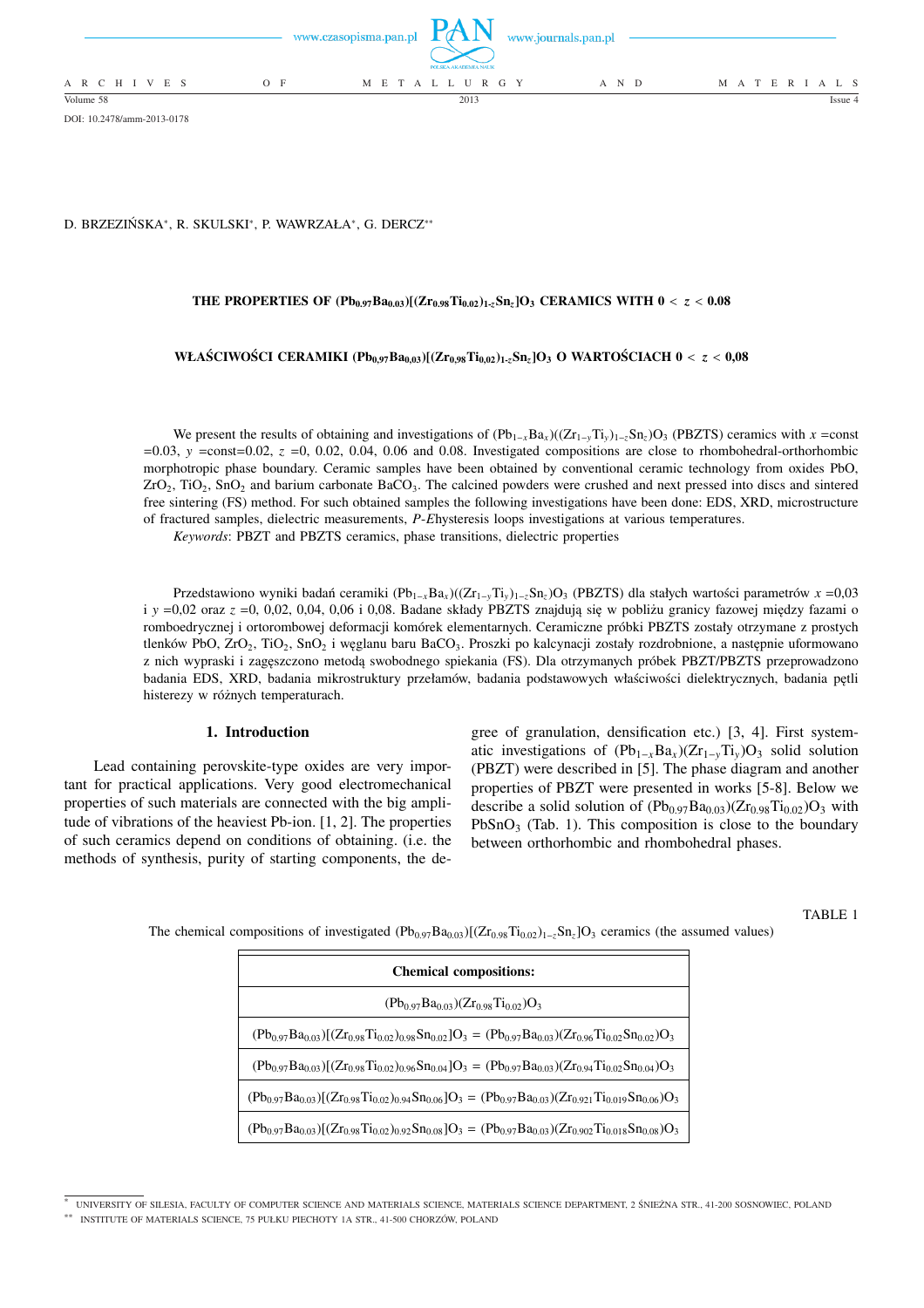www.czasopisma.pan.pl

#### **2. Samples and experiment**

In order to avoid a deficit of lead during the high temperature sintering the excess of PbO has been added in the amount of about 5%. Then, the powders were subjected to complete mixing and wet-milling process in a planetary ball mill for 15 hours at a speed of 200 rpm. In the next stage, the dried powders were calcined at a temperature of  $T_{calc} = 850°C$ for 3 hours. After calcination the powders were mixed for 2 hours. The obtained powders were formed into pellets using a hydraulic press by cold pressing method under a pressure of 250 MPa. Next, the pallets were sintered in the conditions of  $T_s = 1250\degree C$  for 4 hours using free sintering method.

## **3. Results and discussion**

The first stage of the study was the analysis of the chemical composition by EDS technique using NORAN VANTAGE equipment. The example of EDS spectrum for PBZTS ceramics with  $z = 0.08$  is shown in Fig. 1.



Fig. 1. The example of EDS spectrum for  $(Pb_{0.97}Ba_{0.03})[(Zr_{0.98}Ti_{0.02})_{0.92}]$  $Sn<sub>0.08</sub>$ ]O<sub>3</sub> sample

The obtained EDS spectra (Fig. 1) excluded the presence of foreign elements or impurities. The amount of the individual elements calculated from these EDS spectra (points) was compared with the assumed values (lines). The results are shown in Fig. 2. It is seen from this figure a slight deficit of lead and slight excess of zirconium. It means that the introduction of 5% excess of lead oxide during weighing probably do not compensate the loss of lead during sintering at high temperature.



Fig. 2. Chemical composition of investigated  $(Pb_{0.97}Ba_{0.03})$ [(Zr<sub>0.98</sub>Ti<sub>0.02</sub>)<sub>1−*z*</sub>Sn<sub>*z*</sub>]O<sub>3</sub> samples (lines – assumption, points – experimental EDS results)

The microstructure of fractured samples was investigated using HITACHI S-4700SEM scanning electron microscope. The results are presented in Fig. 3.

Fig. 3. SEM images of fractured  $(Pb_{0.97}Ba_{0.03})[(Zr_{0.98}Ti_{0.02})_{1-z}Sn_{z}]O_{3}$ samples

From the analysis of images presented in Fig. 3 we can state that the investigated ceramics are characterized by a fairly large porosity and quite fine grains as compared to ceramics studied in works [9, 10]. On all photographs in some places we can observe cracking through the grains. This effects is the most apparent for ceramics with 6% stannate. We also observed the following influence of stannate on the grain size: for  $z = 0$  grains have a small size, for  $z = 0.02$  grains have the largest size and then grain size gradually decreases with increasing *z*.

The XRD measurements were performed using a Philips diffractometer and CuK<sub>α</sub> filtered radiation and the step 0.05 deg. The X-ray diffraction patterns of the powders after calcination are shown in Fig. 4a, and the finally sintered ceramics in Fig. 4b. It can be seen that the obtained PBZTS samples



Fig. 4. XRD diffraction patterns of (Pb0.97Ba0.03)[(Zr0.98Ti0.02)1−*z*Sn*z*]O<sup>3</sup> ceramics at room temperature: a – powders after calcination (orthorhombic phase); b – finally sintered ceramics (orthorhombic phase)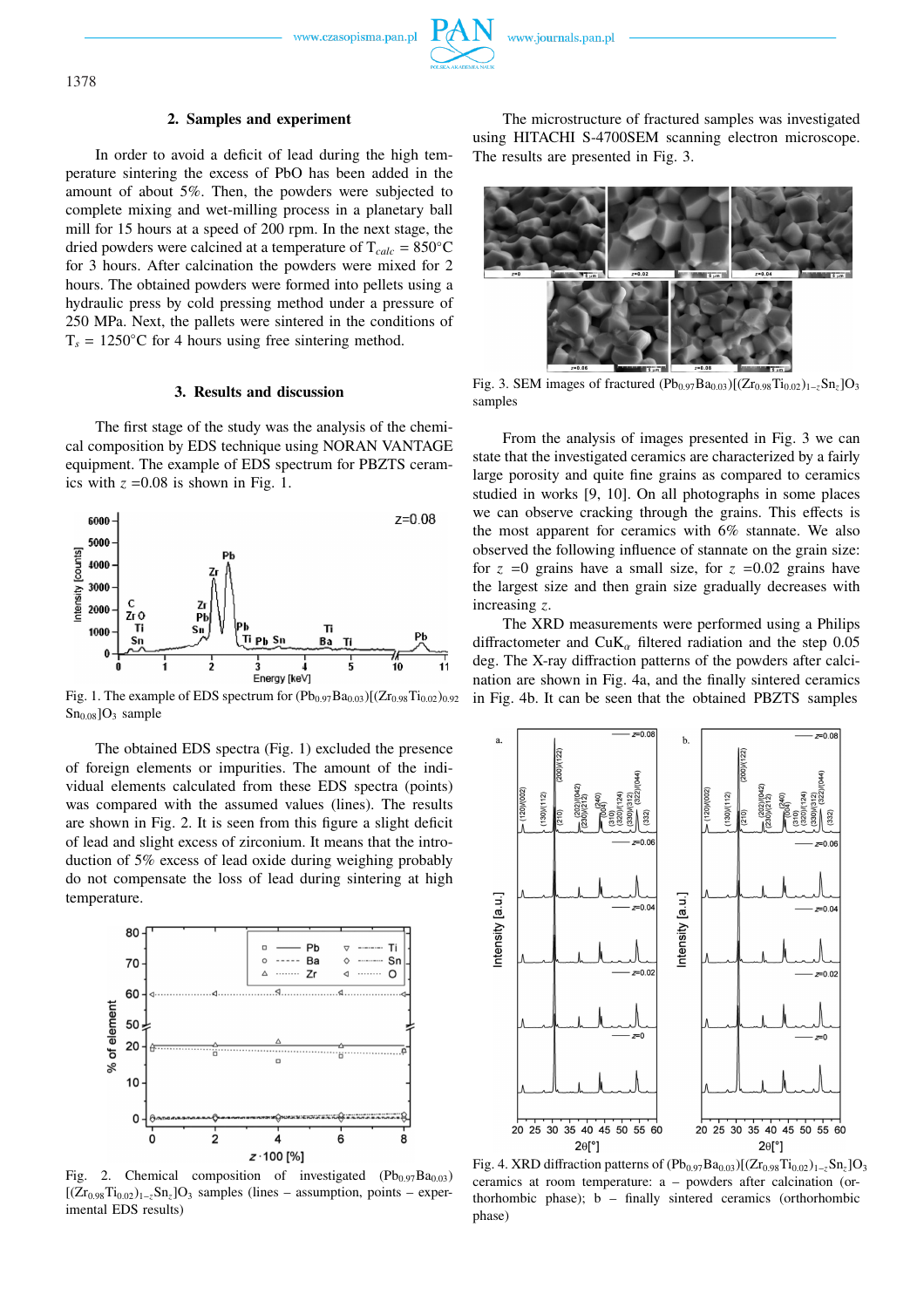



after the sintering are free of unwanted pyrochlore phase, and all the diffraction lines correspond to the perovskites phase. The indexing the diffraction lines (Fig. 4) was conducted on the basis of a standard for  $PbZrO<sub>3</sub>$  phase (ICDD PDF 01-087-0568).

All sintered samples are predominantly orthorhombic but some additional phase can probably be also present what is seen from Fig. 5. The analysis of the enlarged fragments of diffraction patterns for the sintered PBZTS ceramics  $(z = 0$ and  $z = 0.08$ ) corresponding to the lines (240/004) the orthorhombic phase (for the rhombohedral phase at this point is a line (200)) shows that it is possible to identify three diffraction lines, but the third component has a low intensity. This suggests the presence in both cases the phase other than the orthorhombic one (for example PbO phase). Fig. 4 shows also the superlattice reflections (for example 230/212), which may suggest that the sintering process did not lead to the finishing of reactions in final ceramic.



Fig. 5. Comparison of fragments of X-ray diffraction patterns corresponding to the lines (240/004) of the orthorhombic phase for sintered ceramics:  $a - z = 0$ ,  $b - z = 0.08$ . Dashed lines – the result of splitting on the three individual peaks,

solid line – experimental curve

On the base of the diffraction patterns the unit cell parameters were calculated by Rietveld method and are presented in Table 2. The Fig. 6 shows the dependence the lattice parameters  $(a, b, c)$  on the *z* and Fig. 7 shows the dependence of unit cell volume on the *z*.

TABLE 2 The unit cell parameters and the volume of unit cell for PBZTS ceramics

| <b>PBZTS</b> | <b>Space</b><br>group | $a$ [nm]                                                                                        | $b$ [nm] | $c$ [nm] | $V$ [nm <sup>3</sup> ] |
|--------------|-----------------------|-------------------------------------------------------------------------------------------------|----------|----------|------------------------|
| $z = 0$      |                       | Pbam (55) $\left  0.58747(2) \right  1.17680(4) \left  0.82221(3) \right  0.56842$              |          |          |                        |
|              |                       | $z = 0.02$ Pbam (55) $ 0.58724(2) 1.17660(4) 0.82225(3) 0.56813$                                |          |          |                        |
|              |                       | $z = 0.04$ Pbam (55) $\left  0.58700(2) \right  1.17612(4)$ $\left  0.82208(3) \right  0.56755$ |          |          |                        |
|              |                       | $z = 0.06$ Pbam (55) $ 0.58670(2) 1.17542(4) 0.82174(3) 0.56669$                                |          |          |                        |
|              |                       | $z = 0.08$ Pbam (55) 0.58640(2) 1.17490(4) 0.82154(3) 0.56601                                   |          |          |                        |



Fig. 6. The dependence the lattice parameters (*a*, *b*, *c*) on the *z*. The uncertainties of cell parameters are shown in Table 2



Fig. 7. The dependence of unit cell volume on the *z*. The uncertainty of the unit cell volume is about  $\pm 0.015\%$ 

Our conclusion is following - the increase of content of stannate reduce the size of the unit cell. This may be connected with the fact that the ionic radius of  $Sn^{4+}$  ( $r_i = 0.074$  nm) is smaller than the  $Zr^{4+}$  ( $r_i = 0.087$  nm). Radius of titanium ion  $(r_i = 0.061$  nm) is smaller than the tin ion, but in the investigated samples titanium is in a small amount. The results shown in Fig.6 and Fig.7 are similar to the result obtained in the work [11] for the PBZT ceramics.

Dielectric permittivity v.s. temperature (during heating) has been measured using BR-2817 LCR-meter at the temperature range from 20◦C to 327◦C. Obtained as a result dependencies of dielectric permittivity on temperature are presented in Fig. 8a and  $tan\delta(T)$  in Fig. 8b.



Fig. 8. The temperature dependencies of  $\varepsilon'(T)$  and  $tan\delta(T)$  for frequency 1kHz: a) dielectric permittivity; b) dielectric loss tangent

All temperature dependencies of dielectric permittivity (Fig. 8a) exhibit two anomalies, but there was no clear relation between value of *z* and the degree of diffusion of the dielectric permittivity. The dependence of  $T_m(z)$  was determined from the data in Fig. 8a and shown in Fig. 9. The temperature in which there is the maximum of dielectric permittivity decreases with increasing content of stannate, however, there was no clear relation between the value of *z* and the shape and position of the maximum of the dielectric loss tangent (Fig. 8b).



Fig. 9. The dependency  $T_m(z)$  for  $(Pb_{0.97}Ba_{0.03})[(Zr_{0.98}Ti_{0.02})_{1-z}Sn_z]O_3$ ceramics